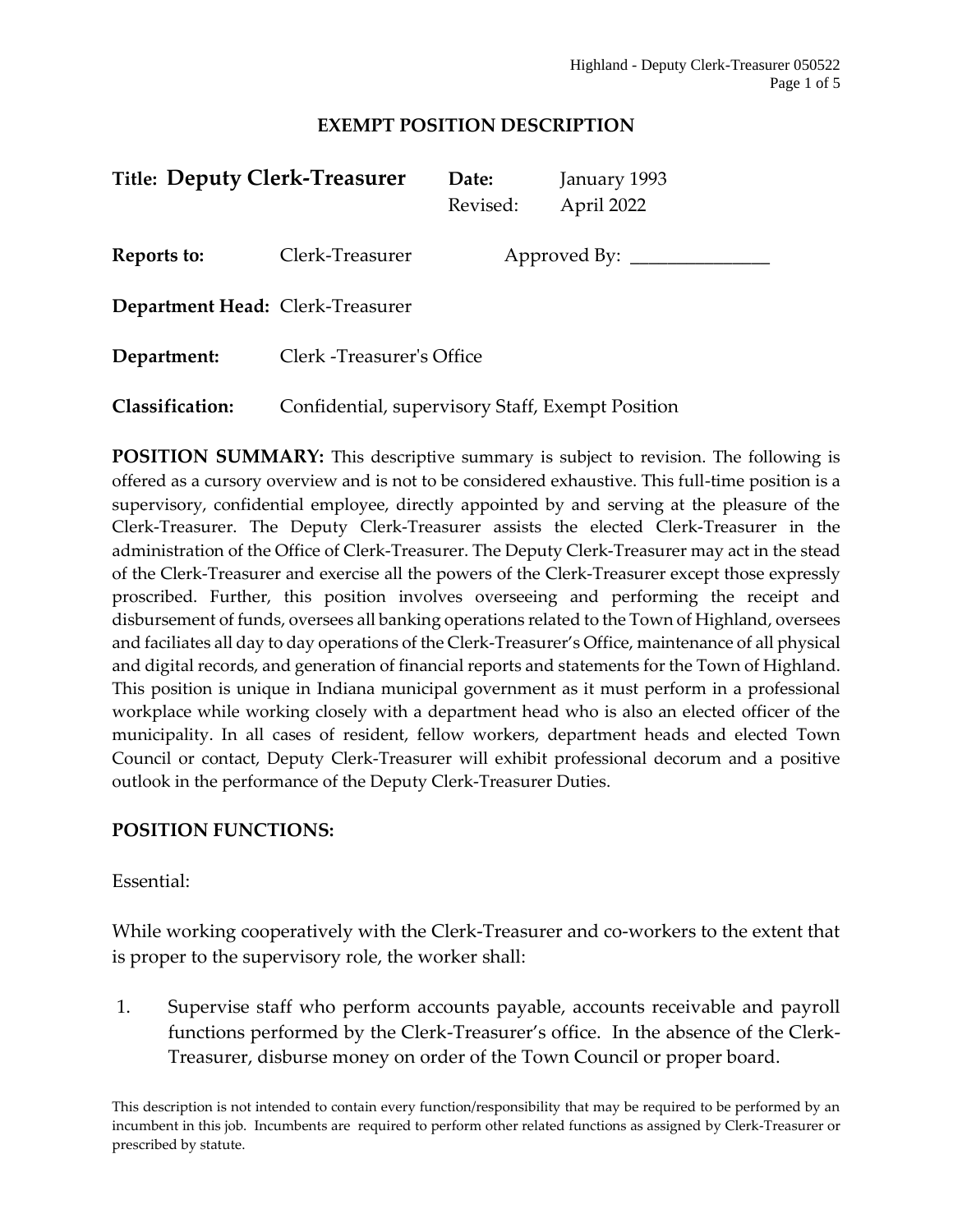- 2. Receive, record and ensure deposit of all incoming revenue for all departments. Maintain receipt and cash records. Keep accurate record of all manual checks and ACH deposits.
- 3. Manages all federal, state, and local grant monies and expenditure tracking for all Town Departments.
- 4. Maintains relationships with the State Board of Accounts, the Department of Local Government and Finance, and the Indiana Department of Revenue in order to ensure compliance with these agencies related to the Town.
- 5. Assist with the development and enforcement of the proper internal controls as outlined in written policies of the Town and as may be developed in the ongoing review and improvement of the control environment.
- 6. Provide cash availability information (cash balance by fund report) and assist the Clerk-Treasurer in the investment of available Town funds.
- 7. Balance monthly and yearly financial statements. Perform annual closing of all accounts and reconcile monthly bank statements.
- 8. Perform monthly bank account reconciliations and prepare a report for the review and signature of the Clerk-Treasurer.
- 9. Perform daily bank positive pay reconciliations.
- 10. Prepares and submits period financial, statistical, or operational reports as required by statute.
- 11. Assist the Clerk-Treasurer in the preparation for the legislative body the budget estimates of miscellaneous revenue, financial statements, and the proposed tax rate.
- 12. Submit sales, income and corporate taxes and remit all debt service (bonds and lease) payments to proper paying agents for Town of Highland.
- 13. Manage the wellness program for the town of Highland as specified.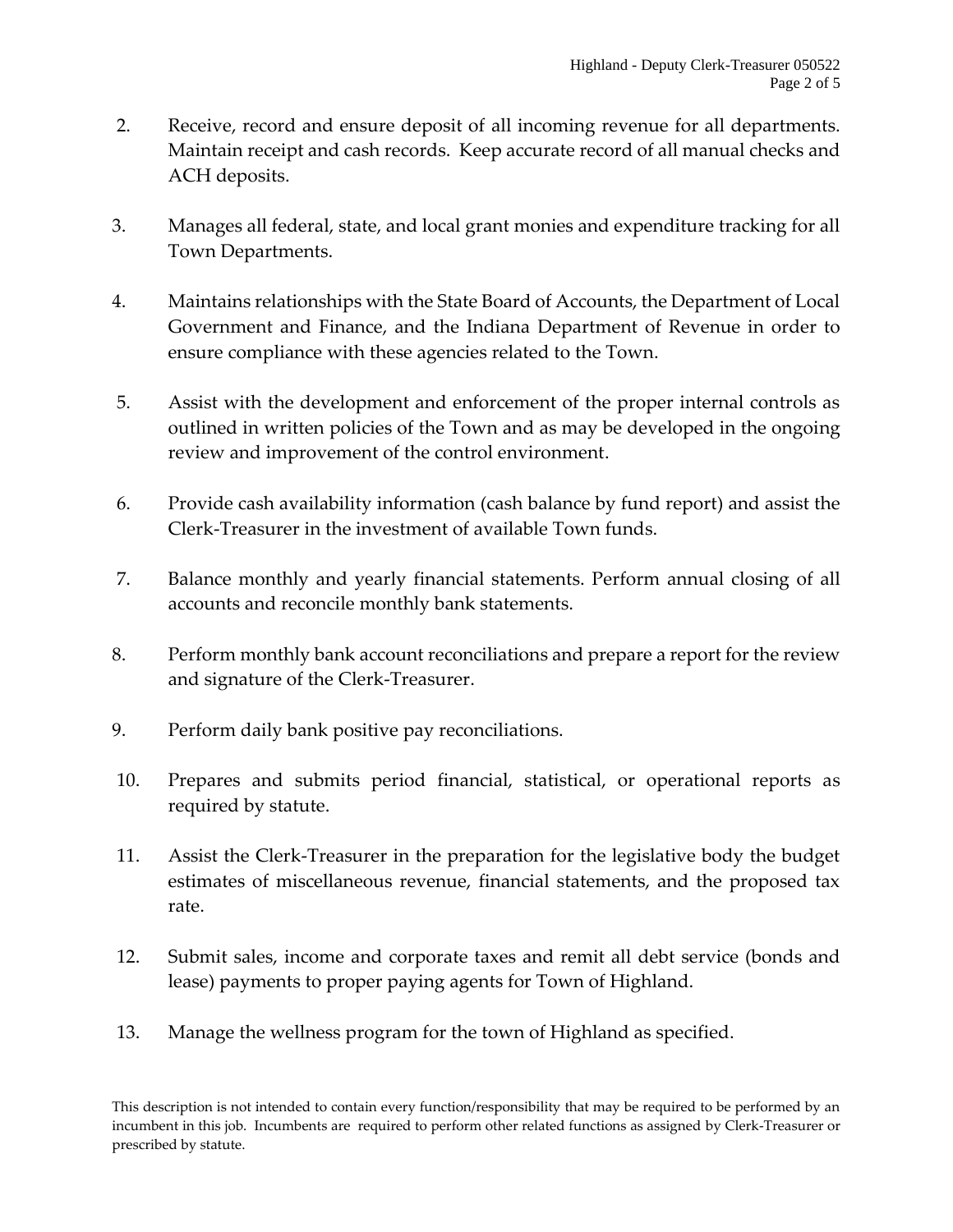- 14. Assist with the supervision of staff in the office of the Clerk-Treasurer including managing work schedules, time away, and in the preparation of worker evaluations. Oversees and facilitates all day to day operations of the Clerk-Treasurer's Office.
- 15. Assume the post of Acting Clerk-Treasurer during periods of the Clerk-Treasurers absence. Maintain custody of the town seal and records of the legislative body.
- 16. Recruits, interviews and assists in the selection of new employees to fill vacant positions.
- 17. Attend meetings of the Town Council, serving as clerk of the legislative body, in the absence of the Clerk-Treasurer. This includes conducting roll calls, preparing agenda and meeting documents and composing minutes or memoranda memorializing the proceedings.
- 18. Conducts financial studies and analyses.
- 19. Maintain document retention program for all physical and digital documents and corresponding ordinances.
- 20. Perform the functions of this job as a full-time worker.
- 21. Reviews and approves all payroll and journal entries. Closes books periodically. Maintains related records.
- 22. Submit required monthly filings (bank reconciliations, bank statements, meeting minutes, etc) on the Indiana Gateway site.
- 23. Maintain the records and depreciation schedules for Capital Assets.

# *(marginal)*

- 24. Perform miscellaneous customer transactions, answer switchboard and relay calls, process claims and complete payroll. Issue licenses.
- 25. Process health, life, dental and vision insurance invoices.

# **Physical and Visual Activities:**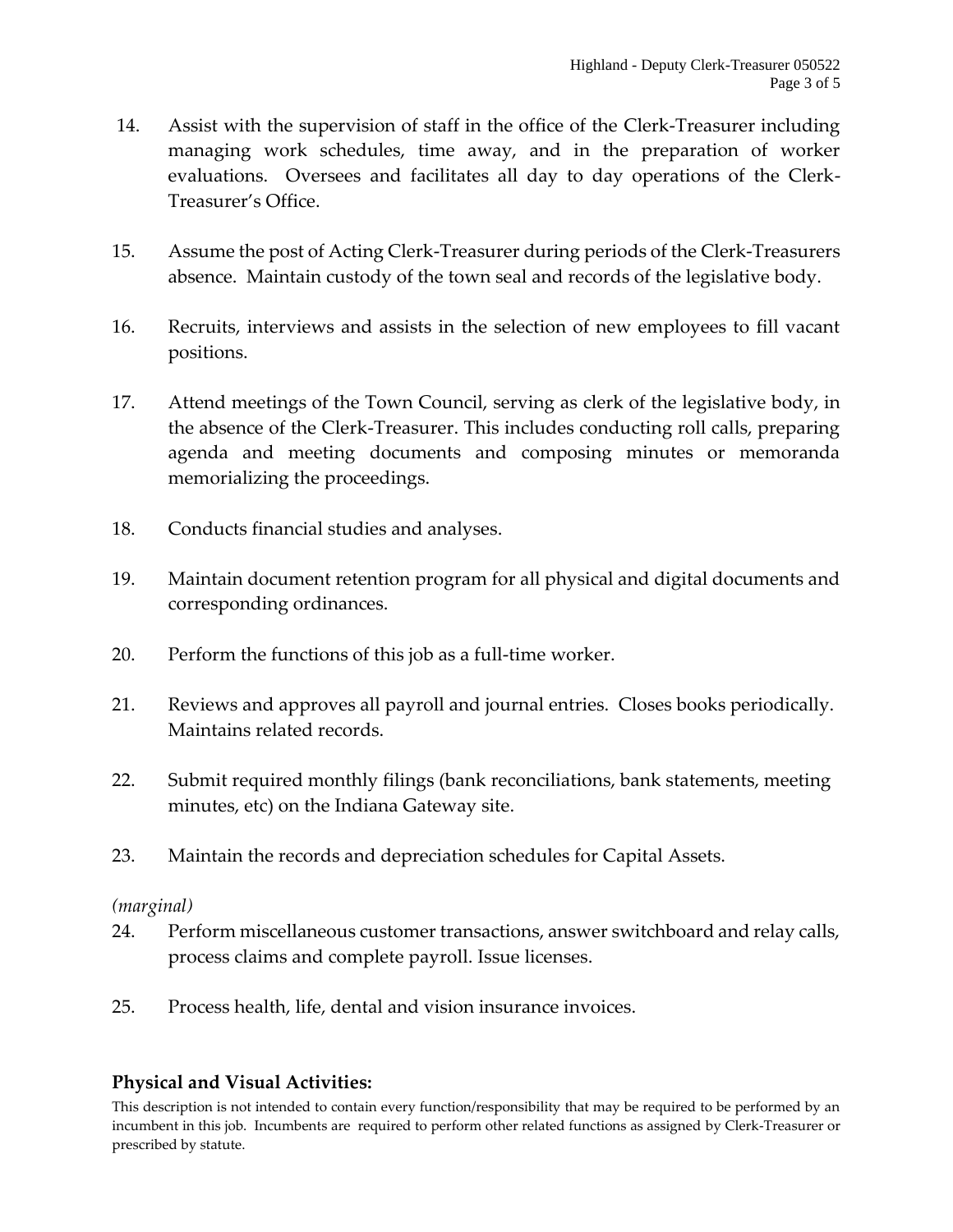Commonly associated with the performance of the functions of this job.

Reading, standing, sitting, carrying, reaching, keying, talking, hearing, visual acuitynear.

## **Physical Demands:**

Commonly associated with the performance of the functions of this job. No significant demands associated with this job.

#### **Environmental/Atmospheric Conditions:**

Commonly associated with the functions of this job. Usual office environmental conditions.

### **Job Qualification Requirements**

#### **Knowledge:**

Prior experience with municipal accounting standards (SBOA procedures); Understanding of laws and rules associated with work in the office of governmental legislative clerk and fiscal officer; organization skills, supervisory skills, excellent interpersonal skills. Above average professional (business letter) writing and communication skills required. Associate degree in accounting and or supervision highly desirable but not necessary. A bachelors degree in a relevant field highly desirable but not necessary. A graduate degree in a relevant filed of study desirable but not necessary. Meaningful relevant training or working experience required.

#### **Experience:**

Over 3 years up to 5 years in a comparable position or a senior level position in municipal government related to the fiscal and records management. A commendable work record of dependability in responsible positions.

#### **Machines, Tools, Equipment, Software:**

Keyboarding skills, telephone, copier, calculator, cash register, and Personal Desktop Computer, fax machine, scanner, telephone, voice mail system and computer applications such as Microsoft Word® and Microsoft Excel® as well as a special fund accounting application licensed to the Town from a proprietary vendor. Ability with e-mail and internet.

### **Licenses/Certifications:**

A valid automotive operator's license; certification from a relevant professional institute highly desired but not required. Notary commission may be required in some cases. However, the deputy has notarial powers by virtue of the office.